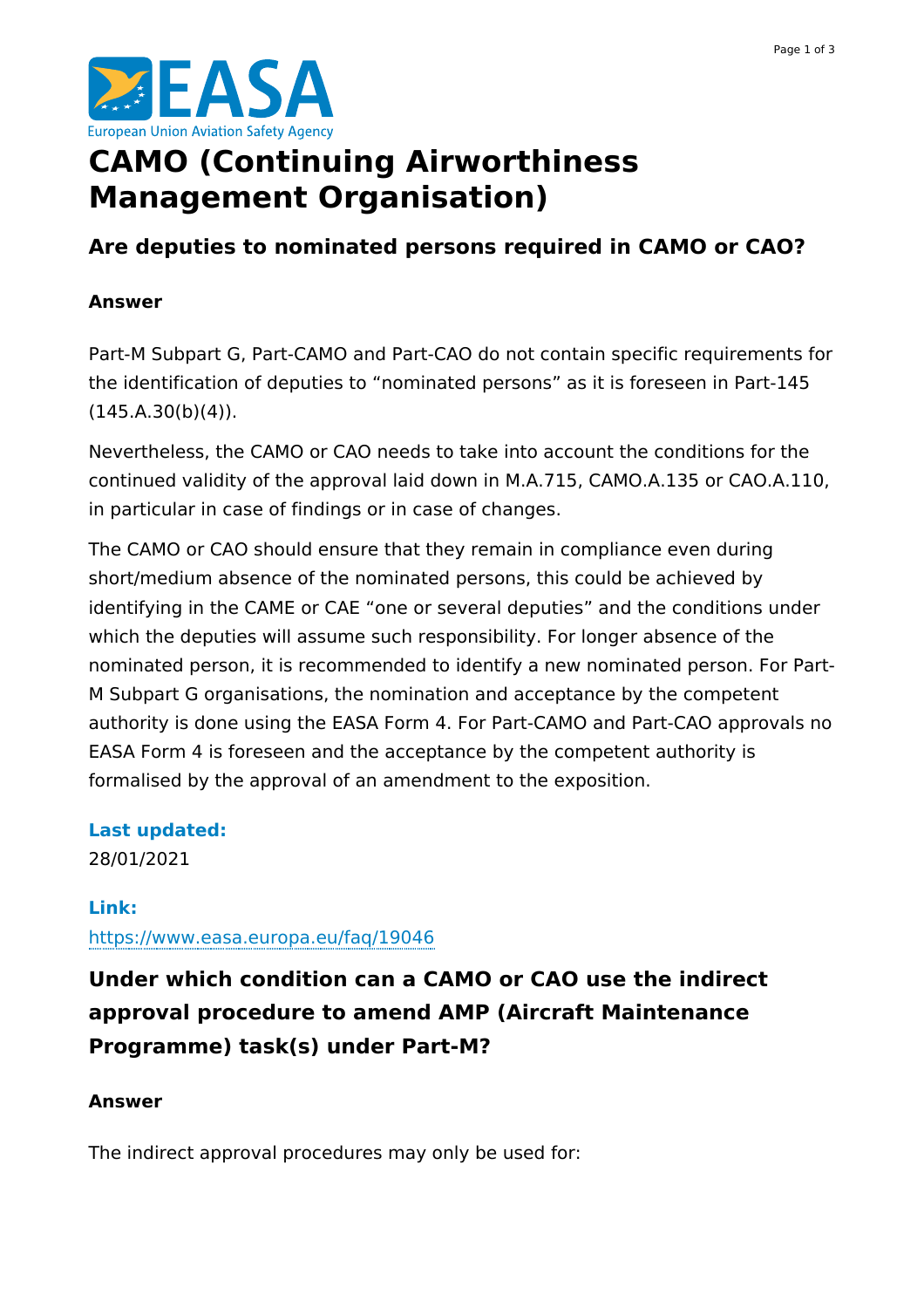- non-safety-related tasks as described in case 2 of FAQ [n.48248](https://www.easa.europa.eu/faq/48248) and example 3 of FAQ [n.48249](https://www.easa.europa.eu/faq/48249)

- de-escalated tasks as described in example 1 of FAQ [n.48249](https://www.easa.europa.eu/faq/48249)
- additional tasks as described in example 2 of FAQ [n.48249](https://www.easa.europa.eu/faq/48249)

- editorial issues, typos, etc., (without having an effect on the AMP content)

In such case, as required by M.A.302(c) and M.B.301(c), the CAME (Continuing Airworthiness Management Exposition) or CAE (Combined Airworthiness Exposition) must include, and the competent authority shall approve, a procedure describing as a minimum:

- which AMP amendments are eligible for indirect approval;
- who in the organisation is responsible to issue the indirect approval;
- how the amendments are controlled; and
- how and when the competent authority is informed of an AMP amendment. Based on M.A.302(c), the indirect approval may only be used when:
- the aircraft is managed by a CAMO/CAO or there is a limited contract between the owner and the CAMO/CAO for the development and approval of the AMP;
- $\bullet$ and
- the aircraft managed by the CAMO/CAO is registered in the Member State ensuring the oversight of this CAMO/CAO (unless an agreement exists between the competent authority for the AMP and the competent authority of the CAMO/CAO).

#### **Remark**

AMPs regulated by Part-ML are not subject to an approval by the competent authority.

# **Last updated:**

29/01/2021

**Link:** <https://www.easa.europa.eu/faq/19061>

# **Does the CAMO or CAO compliance monitoring/quality system need to be subject to internal audit?**

#### **Answer**

Yes, the compliance monitoring/quality system is part of the activities of the CAMO